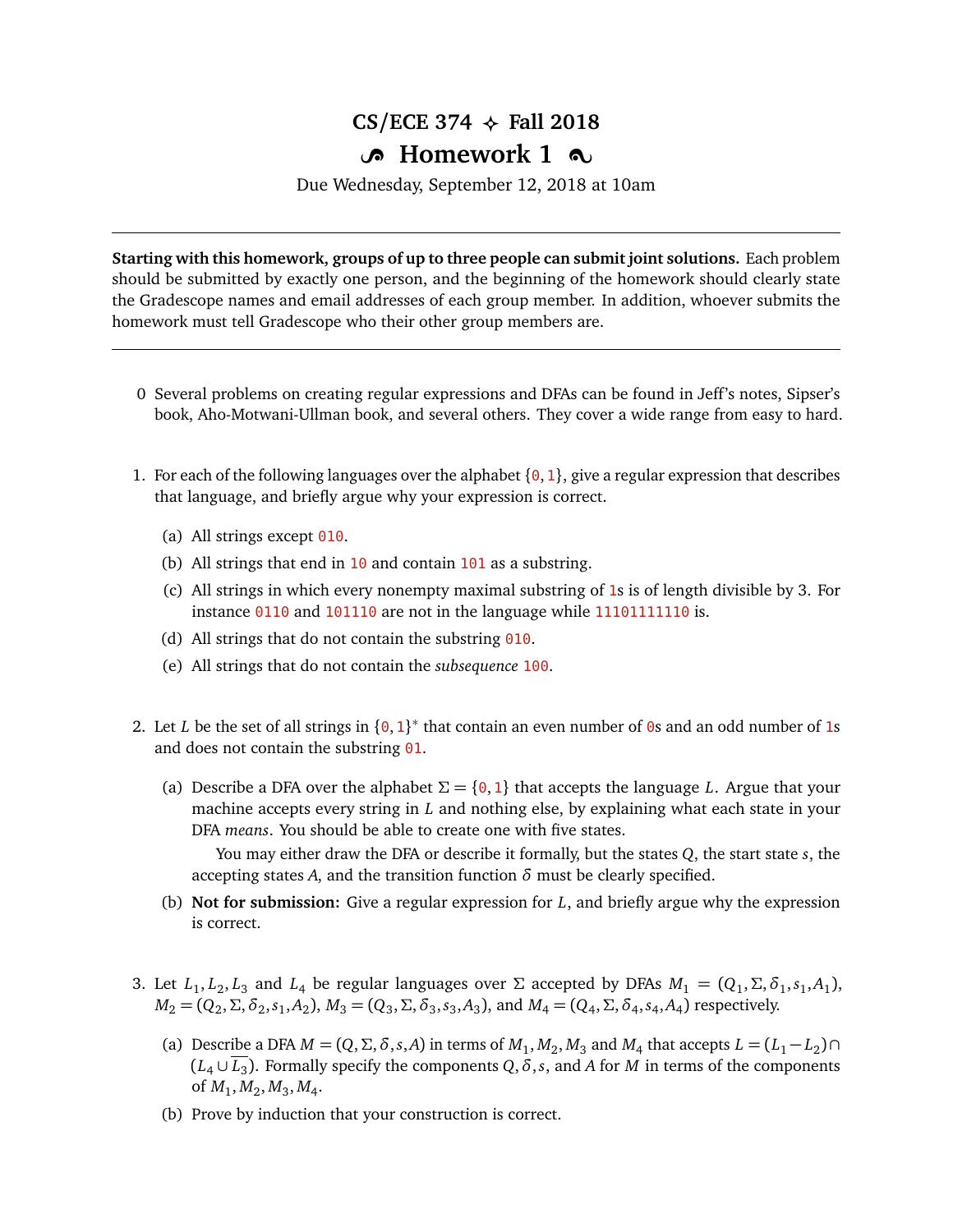4. **Not for submission.** Consider the strings over the alphabet  $\{0, 1, 2\}$  as representing ternary numbers (i.e., numbers in base 3). Let *L* be the language of strings that represent ternary numbers divisible by 5. For example, 120 would be in the language since  $120_3 = 1 \cdot 3^2 + 2 \cdot 3 = 15$ , while 200 would not.

Describe a DFA over the alphabet  $\Sigma = \{0, 1, 2\}$  that accepts the language *L*. Argue that your machine accepts every string in *L* and nothing else, by explaining what each state in your DFA *means*.

You may either draw the DFA or describe it formally, but the states *Q*, the start state *s*, the accepting states A, and the transition function  $\delta$  must be clearly specified.

5. Not for submission. Give a string  $w$  we use the notation  $w<sup>R</sup>$  to denote its reverse. We can extend this notion to languages as follows. Given a language *L* ⊆ *Σ* <sup>∗</sup> we define the reverse of *L*, denoted by  $L^R$  as follows:

$$
L^R = \{w^R \mid w \in L\}.
$$

In other words  $L^R$  is the language consisting of the reverses of the strings in *L*. In this problem your goal is to develop an algorithm that given a regular expression *r*, converts it into a regular expression *r'* such that  $L(r')$  is  $(L(r))^R$ . As a byproduct this also shows that  $L^R$  is regular whenever *R* is regular. Fix  $\Sigma$  to be {0, 1} for simplicity.

- Consider each of the base cases of the regular expressions. For each *r* corresponding to the base cases define *r'* appropriately such that  $L(r') = (L(r))^R$ .
- Suppose  $r = r_1 + r_2$ . Assuming that you have found, recursively, regular expressions  $r'_1$  $\frac{1}{1}$  and r'<sub>2</sub> for the reverses of  $r_1, r_2$  respectively, describe a regular expression  $r'$  for the reverse of *L*(*r*).
- Suppose  $r = r_1 r_2$ . Do the same as in the preceding part.
- Suppose  $r = (r_1)^*$ . Find a regular expression  $r'$  for the reverse of  $L(r)$ .
- Assuming  $r = 0^* + (01 + 100)^* (11^* + \epsilon + 0)$  what would your algorithm output for the reverse of  $L(r)$ ?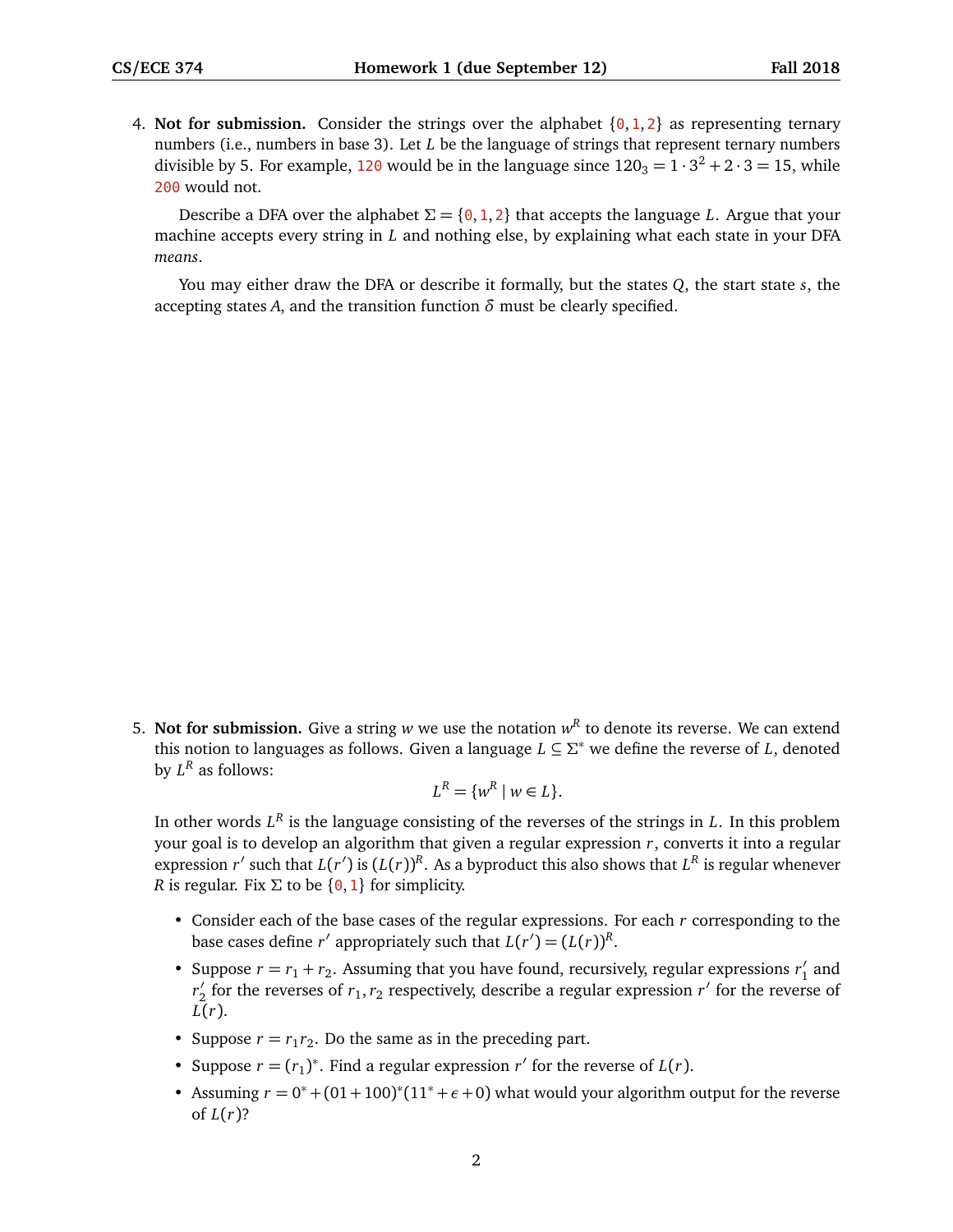## **Solved problem**

- 4. *C* comments are the set of strings over alphabet  $\Sigma = \{*, /, A, \diamond, \diamond, \diamond\}$  that form a proper comment in the C program language and its descendants, like C++ and Java. Here represents the newline character,  $\circ$  represents any other whitespace character (like the space and tab characters), and A represents any non-whitespace character other than  $*$  or  $\Lambda$ <sup>[1](#page-2-0)</sup> There are two types of C comments:
	- Line comments: Strings of the form  $// \cdots \downarrow$ .
	- Block comments: Strings of the form  $/* \cdots */$ .

Following the C99 standard, we explicitly disallow *nesting* comments of the same type. A line comment starts with // and ends at the first after the opening //. A block comment starts with /\* and ends at the the first  $\ast$ / completely after the opening / $\ast$ ; in particular, every block comment has at least two \*s. For example, each of the following strings is a valid C comment:

- $/***/$
- $1/\sqrt{2}$
- $/*///$   $\circ$  \*  $\circ$   $\downarrow$  \* \* /
- $\cdot$  /\*0//040\*/

On the other hand, *none* of the following strings is a valid C comments:

- /\*/
- $1/0/100$
- $/*\diamond$ /\*\*/\*/\*/
- (a) Describe a DFA that accepts the set of all C comments.
- (b) Describe a DFA that accepts the set of all strings composed entirely of blanks  $(\diamond)$ , newlines  $\left(\downarrow\right)$ , and C comments.

**You must explain** *in English* **how your DFAs work.** Drawings or formal descriptions without English explanations will receive no credit, even if they are correct.

<span id="page-2-0"></span><sup>&</sup>lt;sup>1</sup>The actual C commenting syntax is considerably more complex than described here, because of character and string literals.

<sup>•</sup> The opening /\* or // of a comment must not be inside a string literal  $($ " $\cdots$ ") or a (multi-)character literal  $($ " $\cdots$ ").

<sup>•</sup> The opening double-quote of a string literal must not be inside a character literal ('"') or a comment.

<sup>•</sup> The closing double-quote of a string literal must not be escaped  $(\nabla^{\mathbf{n}})$ 

<sup>•</sup> The opening single-quote of a character literal must not be inside a string literal  $($ " $\cdots$ " $\cdots$ " $)$  or a comment.

The closing single-quote of a character literal must not be escaped  $(\nabla')$ 

<sup>•</sup> A backslash escapes the next symbol if and only if it is not itself escaped  $(\setminus)$  or inside a comment.

For example, the string "/\*\\\"\*/"/\*"/\*\"/\*"\*/ is a valid string literal (representing the 5-character string /\*\"\\*/, which is itself a valid block comment!) followed immediately by a valid block comment. *For this homework question, just pretend that the characters* **'***,* **"***, and* **\** *don't exist.*

Commenting in C++ is even more complicated, thanks to the addition of *raw* string literals. Don't ask.

Some C and C++ compilers do support nested block comments, in violation of the language specification. A few other languages, like OCaml, explicitly allow nesting block comments.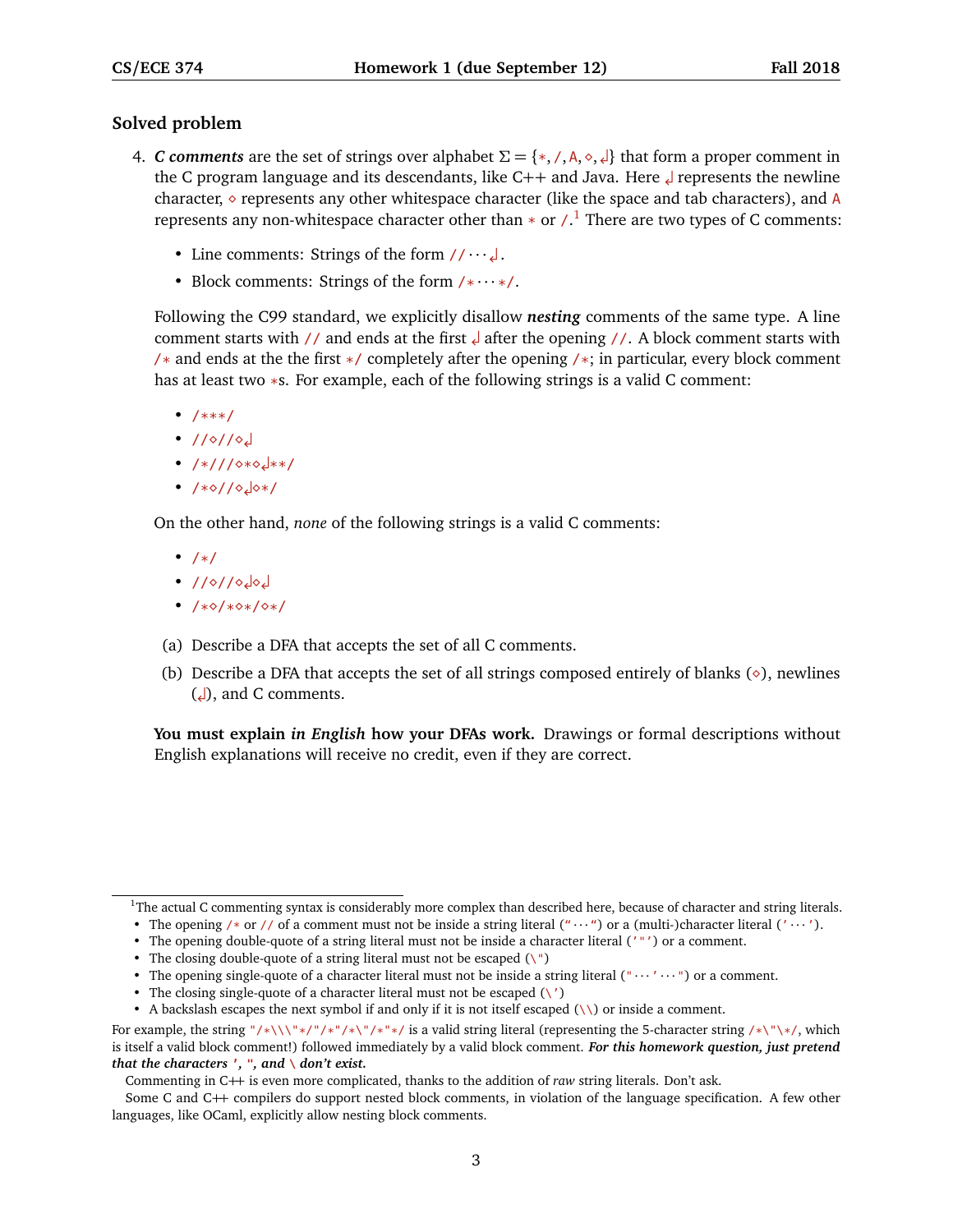## **Solution:**

(a) The following eight-state DFA recognizes the language of C comments. All missing transitions lead to a hidden reject state.



The states are labeled mnemonically as follows:

- *s* We have not read anything.
- $\bullet$  / We just read the initial /.
- $//$  We are reading a line comment.
- *L* We have read a complete line comment.
- $/*$  We are reading a block comment, and we did not just read a  $*$  after the opening / $*$ .
- $/*$  We are reading a block comment, and we just read a  $*$  after the opening / $*$ .
- *B* We have read a complete block comment.
- (b) By merging the accepting states of the previous DFA with the start state and adding whitespace transitions at the start state, we obtain the following six-state DFA. Again, all missing transitions lead to a hidden reject state.



The states are labeled mnemonically as follows:

- *s* We are between comments.
- $/$  We just read the initial  $/$  of a comment.
- $//$  We are reading a line comment.
- $\prime^*$  We are reading a block comment, and we did not just read a  $*$  after the opening  $\prime^*$ .
- $/*$  We are reading a block comment, and we just read a  $*$  after the opening / $*$ .